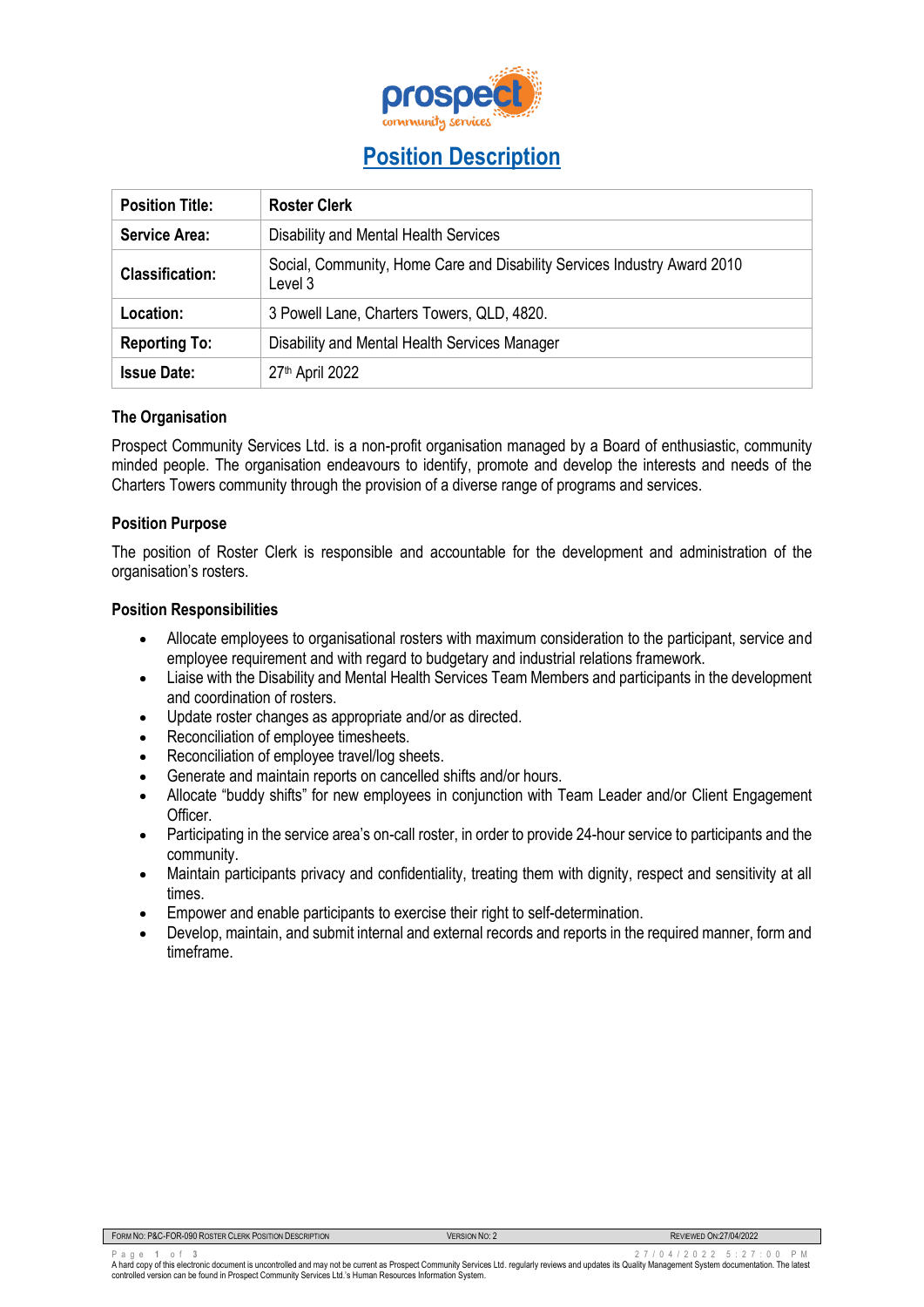

# **Other Duties**

- Participating in quality improvement processes.
- Implementing Prospect Community Services Ltd.'s work health and safety risk management processes.
- Complying with all related legislation, regulations, standards, codes, guidelines, and quality frameworks.
- Adhering to Prospect Community Services Ltd. policies, procedures, and guidelines.
- Performing designated tasks and duties as rostered, and undertaking such other reasonable tasks and duties as instructed by Prospect Community Services Ltd.

## **Key Selection Criteria**

## **Qualifications/Experience**

- Demonstrated working experience in the Disability and Mental Health Sector (desirable).
- Minimum two years' experience in an office administration, reception or a similar position (desirable).

## **Skills and Attributes**

- Demonstrated ability to work effectively with a team in a fast-paced environment.
- Demonstrated initiative and independence.
- Strong communication and interpersonal skills.
- Strong participant focus and a genuine desire to assist others.
- Inclusive and culturally-aware.
- Willingness to work a flexible roster.
- Sound knowledge of administrative systems and procedures, and proficiency with office technology i.e. Microsoft Office.

## **Mandatory Requirements**

- Current Queensland Driver Licence.
- Possession of, or eligibility to obtain, a current, valid Blue Card Positive Notice (Working with Children Check).
- Possession of, or eligibility to obtain, a current NDIS Worker Screening Prescribed Notice (Criminal History Screening).
- Ability to pass drug and alcohol screening.
- Prospect Community Services Ltd. staff are required under the "Workers in a healthcare setting (COVID-19 Vaccination Requirements) Direction" to have received the prescribed number of doses, including a prescribed booster dose, of a COVID-19 vaccine approved for use in Australia by the Therapeutic Goods Administration or endorsed by WHO-COVAX before commencement of employment. Proof of immunisation status is required.

| FORM NO: P&C-FOR-090 ROSTER CLERK POSITION DESCRIPTION | <b>VERSION NO: 2</b> |  |
|--------------------------------------------------------|----------------------|--|
|                                                        |                      |  |

**REVIEWED ON: 27/04/2022**